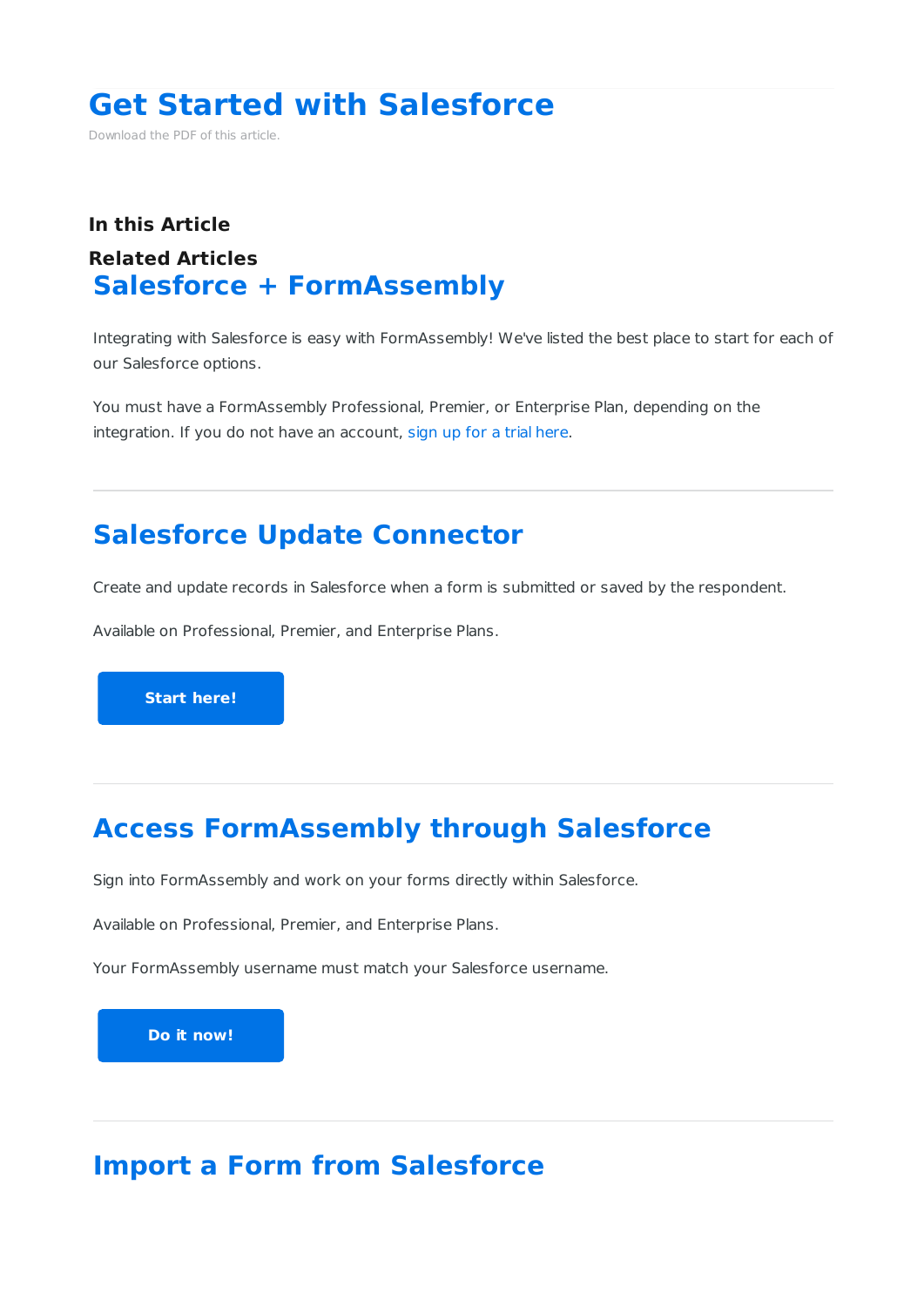Learn how to quickly import a form from Salesforce.

Our import tool will even help configure your connector!

**Learn How!**

#### **Salesforce Prefill Connector**

Prefill a form with existing data in Salesforce.

Available on Premier and Enterprise Plans.

**Check it out!**

## **Authenticate with Salesforce Experiences**

(formerly: Communities)

Salesforce Portal Authentication requires a login to access the form.

**Available on our Enterprise editions only.**

**Find out how!**

### **Salesforce Marketing Cloud Connector**

(formerly: ExactTarget)

Create and update Salesforce Marketing Cloud records. Available on Premier and Enterprise Plans.

**Learn More!**